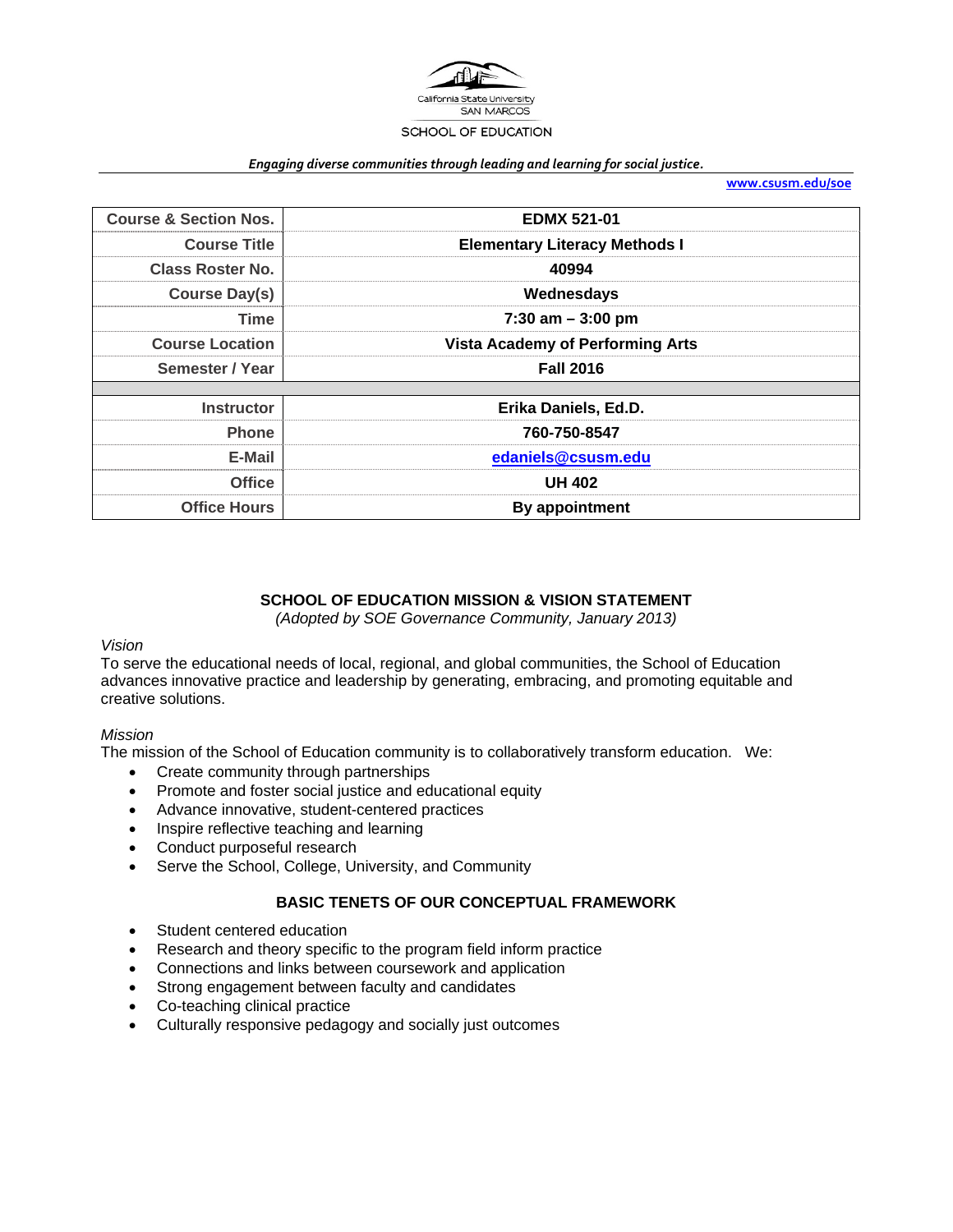# **TABLE OF CONTENTS**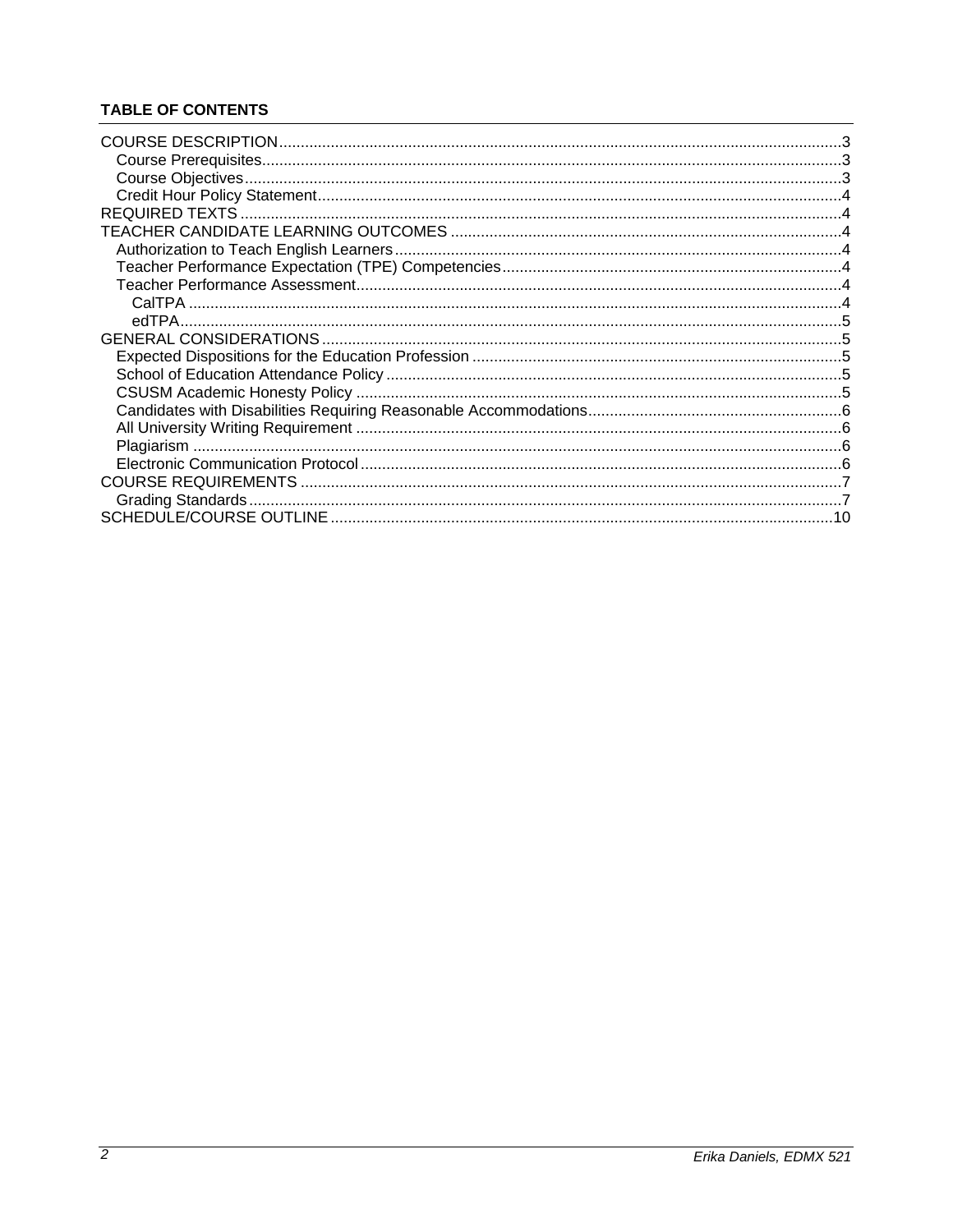# **COURSE DESCRIPTION**

The primary aim of this course is for students to develop an understanding of the theory, methodology, and assessment of English-Language Arts and second language learning in integrated and inclusive elementary and middle school classrooms.

### **Course Prerequisites**

Admission to the SOE Education Specialist credential program

### **Course Objectives**

KNOWLEDGE - Teacher candidates will:

- Gain an understanding of how a first and second language is acquired.
- Gain an understanding of the reading process and its relationship to thought, language and learning and the knowledge of reading content including: word analysis, fluency, vocabulary- academic language- and background knowledge, reading comprehension, literary response and analysis.
- Gain understanding of how to learn to read and write in first and second languages.
- Become familiar with how to deliver a comprehensive program of systematic, explicit instruction in reading, writing, listening, and speaking aligned to the California Common Core State Standards.
- Become familiar with multiple monitoring measures within the three basic types of assessments to determine students' progress towards state adopted content standards.
- Become familiar with differentiated reading instruction and interventions to meet the needs of the full range of learners (including struggling readers, students with special needs, English learners, speakers of non-standard English, and advanced learners) who have varied reading levels and language backgrounds.

SKILLS - Teacher candidates will:

- Become sensitive observers of children's language using behaviors.
- Demonstrate knowledge and ability to utilize multiple monitoring measures within the three basic types of assessments to determine students' progress towards state adopted content standards: entry level assessment for instructional planning, monitoring student progress, post test or summative assessment.
- Be able to analyze and interpret results [of children's reading and writing behaviors] to plan effective and differentiated instruction and interventions.
- Demonstrate knowledge of components of effective instructional delivery in reading, writing and listening and speaking.
- Develop the ability to select appropriate materials and instructional strategies to meet the individual needs of students and use State Board of Education (SBE)-adopted core instructional materials for both instruction and intervention.
- Develop the ability to differentiate literacy instruction in order to provide Universal Access.
- Learn how to organize the classroom for teaching reading and writing to the full range of learners (including struggling readers, students with special needs, English learners, speakers of nonstandard English, and advanced learners) who have varied reading levels and language backgrounds

ATTITUDES AND VALUES – Teacher candidates will:

- Develop an appreciation for the natural language abilities children possess for processing and producing print.
- To appreciate the need and value of integrating reading writing into all curricular areas
- Affirm the importance of a rich environment for an effective language arts program.
- Develop a sensitivity to and appreciation for culturally and linguistically diverse learners.
- Develop a sensitivity to and appreciation for the importance of reading and writing for students' own personal and professional growth.
- Develop a respect for each student, his/her abilities and background and the student's right to instruction that meets his/her individual needs.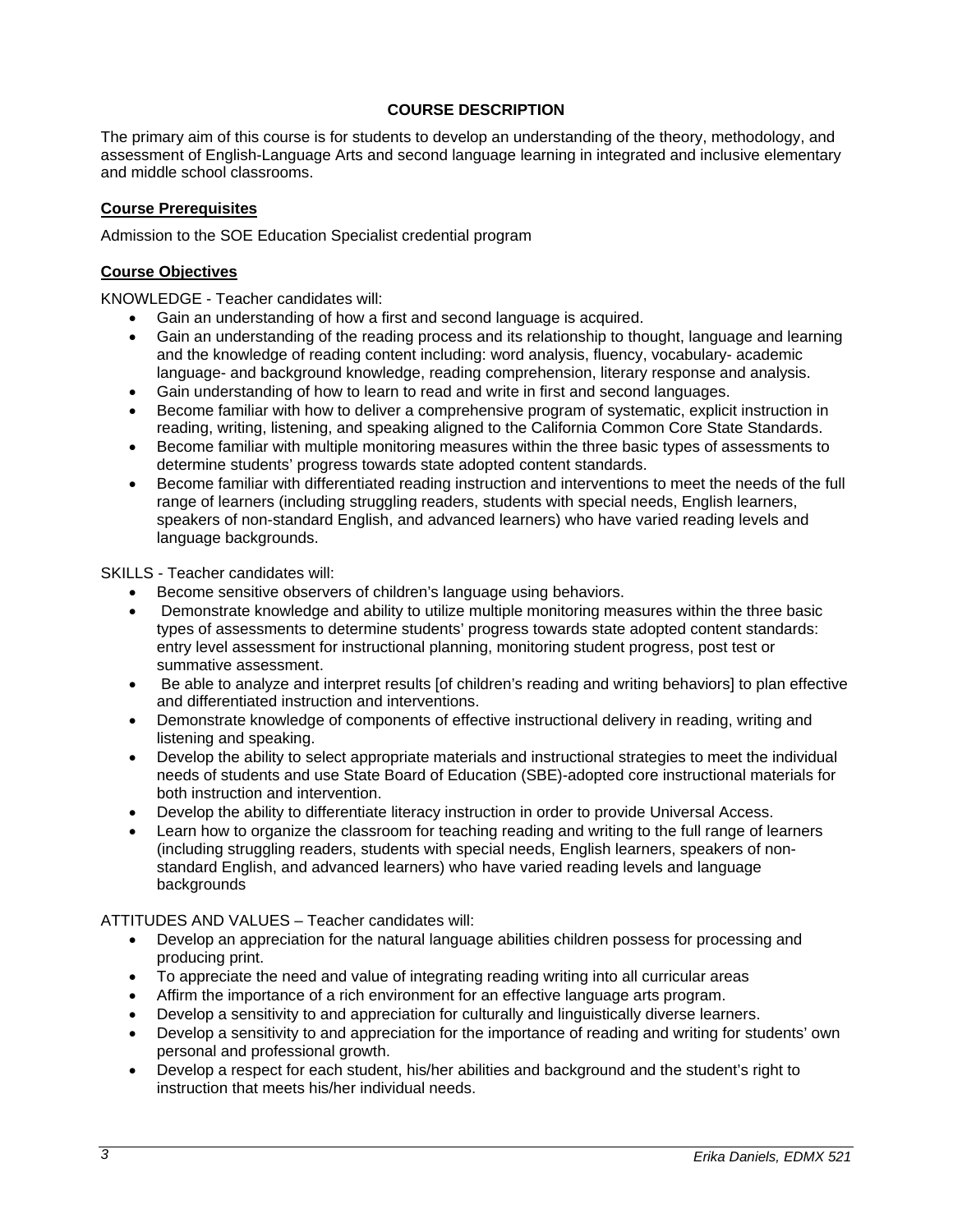# **Credit Hour Policy Statement**

Per the University Credit Hour Policy: Students are expected to spend a minimum of two hours outside of the classroom each week for each unit of credit engaged in learning. For this course with three weekly hours of instruction, you should plan on spending an additional six hours engaged in study, review, and planning.

### **REQUIRED TEXTS**

Cooper, J. D., Kiger, N., & Robinson, M. (2014). *Literacy: Helping Students Construct Meaning, 9th Edition.* Upper Saddle River, NJ: Prentice Hall. ISBN: 978-1-111-35392-6.

*\*Note: This text must be either purchased or rented from the university bookstore, an online retailer, or the publisher. To save money or to spread out the cost, chapters can be purchased one at a time and/or the ebook can be rented from the publisher.*

### **TEACHER CANDIDATE LEARNING OUTCOMES**

# **Authorization to Teach English Learners**

This credential program has been specifically designed to prepare teachers for the diversity of languages often encountered in California public school classrooms. The authorization to teach English learners is met through the infusion of content and experiences within the credential program, as well as additional coursework. Candidates successfully completing this program receive a credential with authorization to teach English learners. *(Approved by CCTC in SB 2042 Program Standards, August 02)*

# **Teacher Performance Expectation (TPE) Competencies**

The course objectives, assignments, and assessments have been aligned with the CTC standards for the Special Education Credential. This course is designed to help teachers seeking a California teaching credential to develop the skills, knowledge, and attitudes necessary to assist schools and district in implementing effective programs for all students. The successful candidate will be able to merge theory and practice in order to realize a comprehensive and extensive educational program for all students. You will be required to formally address the following TPEs in this course:

TPE 1A—Subject Specific Pedagogical Skills for Multiple Subject Teaching Assignments (Reading-Language Arts)

### **Teacher Performance Assessment**

Beginning July 1, 2008 all California credential candidates must successfully complete a state-approved Teacher Performance Assessment (TPA), as part of the credential program of preparation. During the 2015- 16 academic year the CSUSM credential programs will use either the CalTPA (California Teacher Performance Assessment) or the edTPA (Educative Teacher Performance Assessment).

Check with your program coordinator to determine which assessment is used for your credential program.

# **CalTPA**

To assist with your successful completion of the CalTPA, a series of informational seminars are offered over the course of the program. TPA related questions and logistical concerns are to be addressed during the seminars. Your attendance to TPA seminars will greatly contribute to your success on the assessment. The CalTPA Candidate Handbook, TPA seminar schedule, and other TPA support materials may be found on the SOE website:

http://www.csusm.edu/education/CalTPA/ProgramMaterialsTPA.html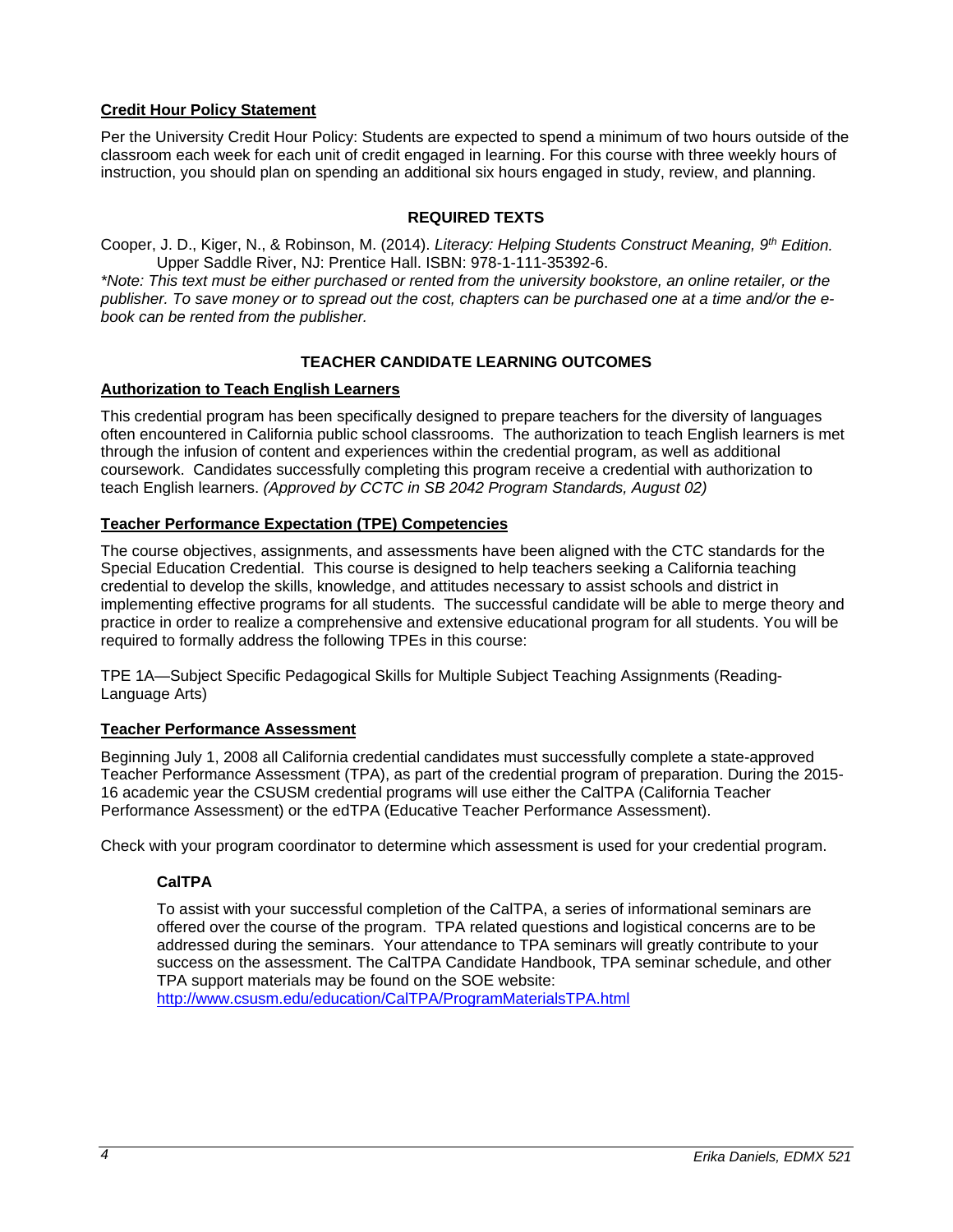### **edTPA**

Beginning in fall 2015, for newly entering initial candidates, the CSUSM assessment system is the edTPA. To assist with your successful completion of the edTPA, a capstone class is part of your curriculum. In this class edTPA related questions and logistical concerns are addressed. Additional support materials are available on the edTPA website: http://www.edtpa.com/PageView.aspx?f=GEN\_Candidates.html

Additionally, to support your success in your credential program and with TPA, SOE classes use common pedagogical language, lesson plans (lesson designs), and unit plans (unit designs).

### **GENERAL CONSIDERATIONS**

### **Expected Dispositions for the Education Profession**

Education is a profession that has, at its core, certain dispositional attributes that must be acquired and developed. Teaching and working with learners of all ages requires not only specific content knowledge and pedagogical skills, but positive attitudes about multiple dimensions of the profession. The School of Education has identified six dispositions that must be evident in teacher candidates: social justice and equity, collaboration, critical thinking, professional ethics, reflective teaching and learning, and life-long learning. These dispositions have observable actions that will be assessed throughout the preparation program. For each dispositional element, there are three levels of performance - *unacceptable*, *initial target*, and *advanced target*. The description and rubric for the three levels of performance offer measurable behaviors and examples.

The assessment is designed to provide candidates with ongoing feedback for their growth in professional dispositions and includes a self-assessment by the candidate. The dispositions and rubric are presented, explained and assessed in one or more designated courses in each program as well as in clinical practice. Based upon assessment feedback candidates will compose a reflection that becomes part of the candidate's Teaching Performance Expectation portfolio. Candidates are expected to meet the level of *initial target* during the program.

#### **School of Education Attendance Policy**

Due to the dynamic and interactive nature of courses in the School of Education, all candidates are expected to attend all classes and participate actively. At a minimum, candidates must attend more than 80% of class time, or s/he may not receive a passing grade for the course at the discretion of the instructor. Individual instructors may adopt more stringent attendance requirements. Should the candidate have extenuating circumstances, s/he should contact the instructor as soon as possible. *(Adopted by the COE Governance Community, December, 1997).*

**For this course, students missing one and one/half or two days will see their grades reduced by one full grade. Students missing two and one/half or three days will see their grades reduced by two full grades. Leaving early or arriving late by more than 15 minutes constitutes an absence. Illness and emergencies are considered on a case-by-case basis, and notification of an absence does not constitute an excuse.** 

#### **CSUSM Academic Honesty Policy**

Students will be expected to adhere to standards of academic honesty and integrity, as outlined in the Student Academic Honesty Policy. All assignments must be original work, clear and error-free. All ideas/material that are borrowed from other sources must have appropriate references to the original sources. Any quoted material should give credit to the source and be punctuated accordingly.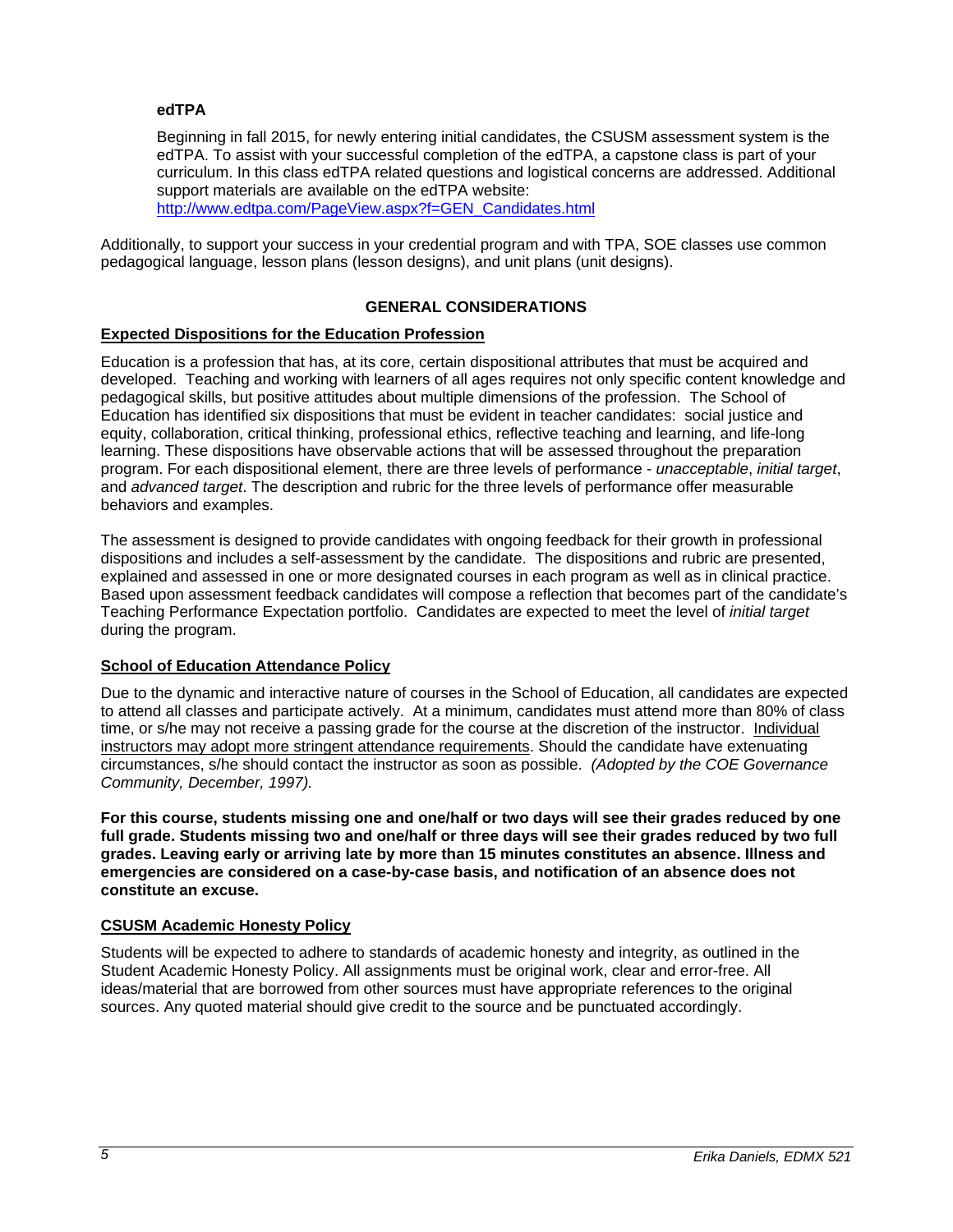Academic Honesty and Integrity: Students are responsible for honest completion and representation of their work. Your course catalog details the ethical standards and penalties for infractions. There will be zero tolerance for infractions. If you believe there has been an infraction by someone in the class, please bring it to the instructor's attention. The instructor reserves the right to discipline any student for academic dishonesty, in accordance with the general rules and regulations of the university. Disciplinary action may include the lowering of grades and/or the assignment of a failing grade for an exam, assignment, or the class as a whole.

### **Candidates with Disabilities Requiring Reasonable Accommodations**

Candidates with disabilities who require reasonable accommodations must be approved for services by providing appropriate and recent documentation to the Office of Disabled Student Services (DSS). This office is located in Craven Hall 4300, and can be contacted by phone at (760) 750-4905, or TTY (760) 750- 4909. Candidates authorized by DSS to receive reasonable accommodations should meet with their instructor during office hours or, in order to ensure confidentiality, in a more private setting.

### **All University Writing Requirement**

Every course at the university must have a writing requirement of at least 2500 words. The requirement is met in this class through the signature assignments as described below.

### **Plagiarism**

As an educator, it is expected that each candidate will do his/her own work, and contribute equally to group projects and processes. Plagiarism or cheating is unacceptable under any circumstances. If you are in doubt about whether your work is paraphrased or plagiarized see the Plagiarism Prevention for Students website http://library.csusm.edu/plagiarism/index.html. If there are questions about academic honesty, please consult the University catalog.

### **Electronic Communication Protocol**

Electronic correspondence is a part of your professional interactions. If you need to contact the instructor, email is often the easiest way to do so. It is my intention to respond to all received e-mails in a timely manner. Please be reminded that e-mail and on-line discussions are a very specific form of communication, with their own nuances and etiquette. For instance, electronic messages sent in all upper case (or lower case) letters, major typos, or slang, often communicate more than the sender originally intended. With that said, please be mindful of all e-mail and on-line discussion messages you send to your colleagues, to faculty members in the School of Education, or to persons within the greater educational community. All electronic messages should be crafted with professionalism and care.

Things to consider:

- Would I say in person what this electronic message specifically says?
- How could this message be misconstrued?
- Does this message represent my highest self?
- Am I sending this electronic message to avoid a face-to-face conversation?

In addition, if there is ever a concern with an electronic message sent to you, please talk with the author in person in order to correct any confusion.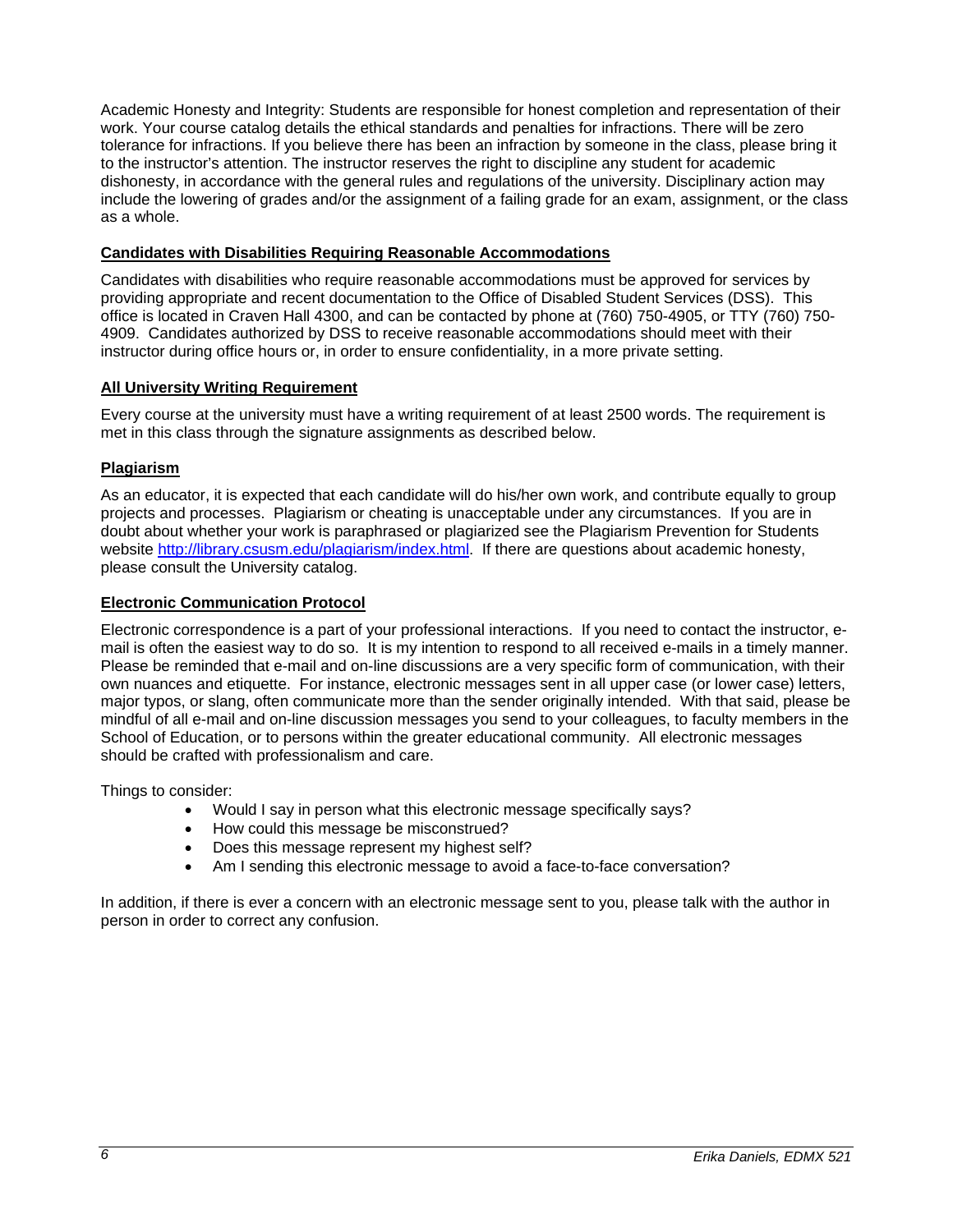# **COURSE REQUIREMENTS**

### **Grading Standards**

Assignments are to be submitted by midnight on the specified due date. Hand-written work is not accepted, and all documents should use 12 point Times New Roman. Edit assignments prior to submission to ensure the text is error-free and the ideas are logically and concisely presented. All citations, where appropriate, should use American Psychological Association (APA) 6<sup>th</sup> edition. Rubrics for each assignment are posted in our Cougar Courses container.

| A  | 93-100 | А- | 90-92 |           |       |
|----|--------|----|-------|-----------|-------|
| B+ | 87-89  | в  | 83-86 | <b>B-</b> | 80-82 |
| C+ | 77-79  | C. | 73-76 | $C-$      | 70-72 |

| <b>Assignment</b>                                                       | <b>Points</b><br><b>Possible</b> |
|-------------------------------------------------------------------------|----------------------------------|
| First Grade Observation (September 28, 2016)                            | 30                               |
| Investigating Literacy Assessments (October 5, 2016)                    | 24                               |
| Literacy Lesson Plan (October 12, 2016)<br>Focus: Reading Comprehension | 30                               |
| Reading Reflections (Each session)                                      | 16                               |
| <b>Total Points</b>                                                     | 100                              |

### **Final Exam Statement**

There is no final exam for this course.

### *FIRST GRADE OBSERVATION (Due on Cougar Courses: September 28, 2016)*

In both the Literacy courses (EDMX 521 and EDMX 622), you will study topics in literacy instruction related to RICA domains and essential for helping all students develop as strong readers, writers, speakers, and listeners.

| <b>RICA DOMAINS</b>                                          |  |  |
|--------------------------------------------------------------|--|--|
| Embedded in each area: Assessment, Universal                 |  |  |
| Access/Differentiated Instruction, Oral Language and Writing |  |  |
| Domain 1: Planning Reading Instruction based on Assessment   |  |  |
| Domain 2: Word Analysis                                      |  |  |
| Domain 3: Fluency                                            |  |  |
| Domain 4: Vocabulary, Academic Language, and Background      |  |  |
| Knowledge                                                    |  |  |
| Domain 5: Comprehension                                      |  |  |

You will spend one morning in a first grade classroom at VAPA to observe literacy instruction:

- Phonemic Awareness and Phonics
- Concepts About Print
- Spelling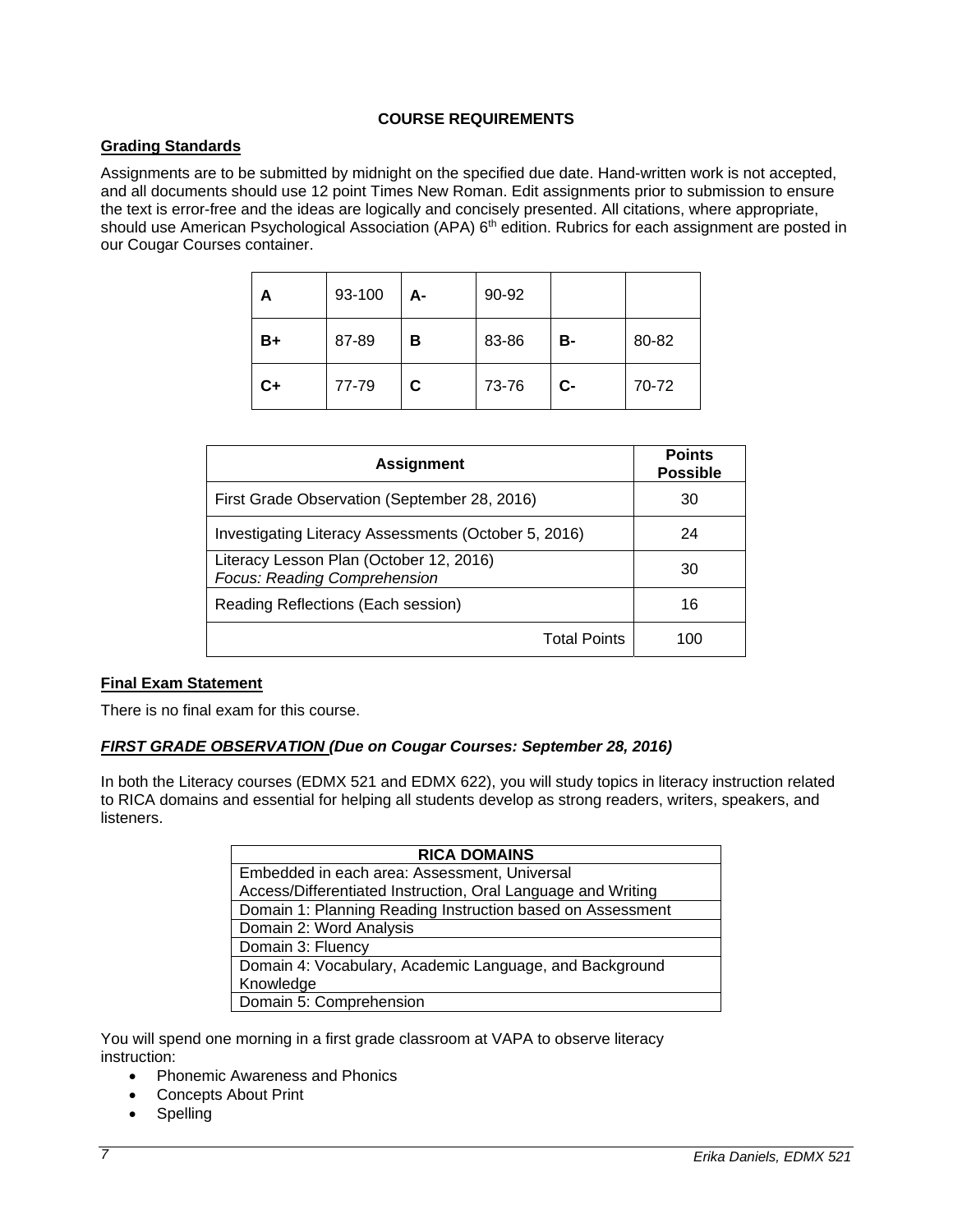- Reading Comprehension
- Oral Language Development
- Vocabulary Development
- Writing

After our in-class debrief, reflect upon what you saw and how it connected (or did not connect) to the theories you are learning this semester. Think about why the teacher made the pedagogical decisions that he/she did. Use the following questions to guide your reflection but do not think of them as a checklist to answer.

- 1. How was the room organized, the physical layout?
- 2. Was there a classroom library? Was it organized in any particular way?
- 3. What opportunities did students have for independent reading? Did they choose what they read?
- 4. Did the teacher work in small groups? How were the groups organized? How were students placed in groups?
- 5. How did the teacher differentiate instruction? How did she meet the needs of all the students?
- 6. What was the rest of the class doing when the teacher worked in small groups?
- 7. What literacy concepts (see list above) did you observe?
- 8. Did you notice a difference between teaching and assigning?
- 9. Did the teacher read aloud? What? For how long?
- 10. How much time was spent on reading instruction?
- 11. Was it a literacy rich environment? How so?
- 12. Was there evidence of student work in the room? What kind?
- 13. Did you see any kind of reading assessment? What was it? What was being assessed?
- 14. What else did you notice?

Your final reflection will be a narrative about what you saw and your analysis of those observations.

### *INVESTIGATING LITERACY ASSESSMENTS (Due on Cougar Courses: October 5, 2016)*

This assignment is designed to familiarize you with assessment as a way of collecting evidence about student learning. In class we will discuss the purpose of various entry-level, progress-monitoring, and summative assessment tools so that you learn to make informed decisions in your own practice.

You will then identify two ways of assessing various literacy concepts (as described in the RICA) by completing an assessment menu. A rubric and more detailed template are posted in our Cougar Courses container; please use the template in the container for your work.

| <b>ASSESSMENT MENU</b>               |                                                                                               |                                                                 |                                                                                               |                                                                 |
|--------------------------------------|-----------------------------------------------------------------------------------------------|-----------------------------------------------------------------|-----------------------------------------------------------------------------------------------|-----------------------------------------------------------------|
| <b>RICA Domain</b>                   | <b>Assessment #1:</b><br>What is it? What is<br>its purpose? What<br>data will you<br>gather? | Is it entry-level,<br>progress-<br>monitoring, or<br>summative? | <b>Assessment #2:</b><br>What is it? What is<br>its purpose? What<br>data will you<br>gather? | Is it entry-level,<br>progress-<br>monitoring, or<br>summative? |
| Word analysis                        |                                                                                               |                                                                 |                                                                                               |                                                                 |
| Fluency                              |                                                                                               |                                                                 |                                                                                               |                                                                 |
| Academic<br>language &<br>vocabulary |                                                                                               |                                                                 |                                                                                               |                                                                 |
| Comprehension                        |                                                                                               |                                                                 |                                                                                               |                                                                 |
| Background<br>knowledge              |                                                                                               |                                                                 |                                                                                               |                                                                 |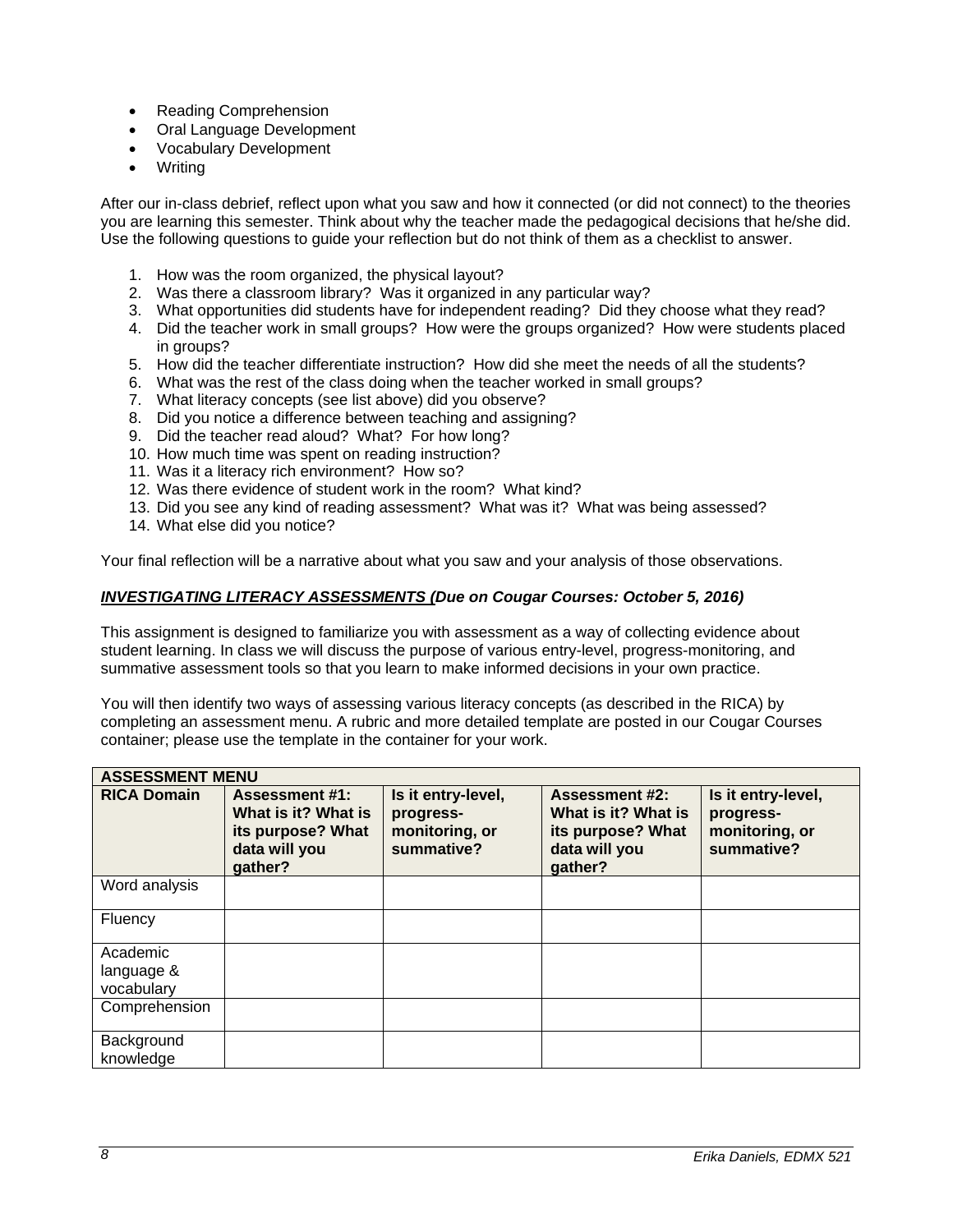# *READING COMPREHENSION LESSON PLAN (Due on Cougar Courses: October 12, 2016)*

Following the lesson plan format you will learn in EDMX 511, design a lesson where you teach a **reading comprehension strategy** to any grade level. It can be small group or whole group instruction as long as you are explicitly teaching the students one aspect of becoming a proficient reader. This lesson MUST explicitly teach a reading comprehension strategy, and the focus in 622 will be writing strategies. Reading comprehension strategies will be taught during each Wednesday class session.

### *READING REFLECTION (Due in class each session)*

You will engage in an ongoing discussion with your professor and your classmates about the readings as they connect to our in-class discussions. Make sure to read each week's readings BEFORE class starts and respond to them in any format that you choose, including using graphic organizers that you learn from tutoring or any of our methods courses. You may focus on themes you notice or questions you have or you may respond with your overall thinking on the topic. Submit the reading reflection when directed to do so each class session.